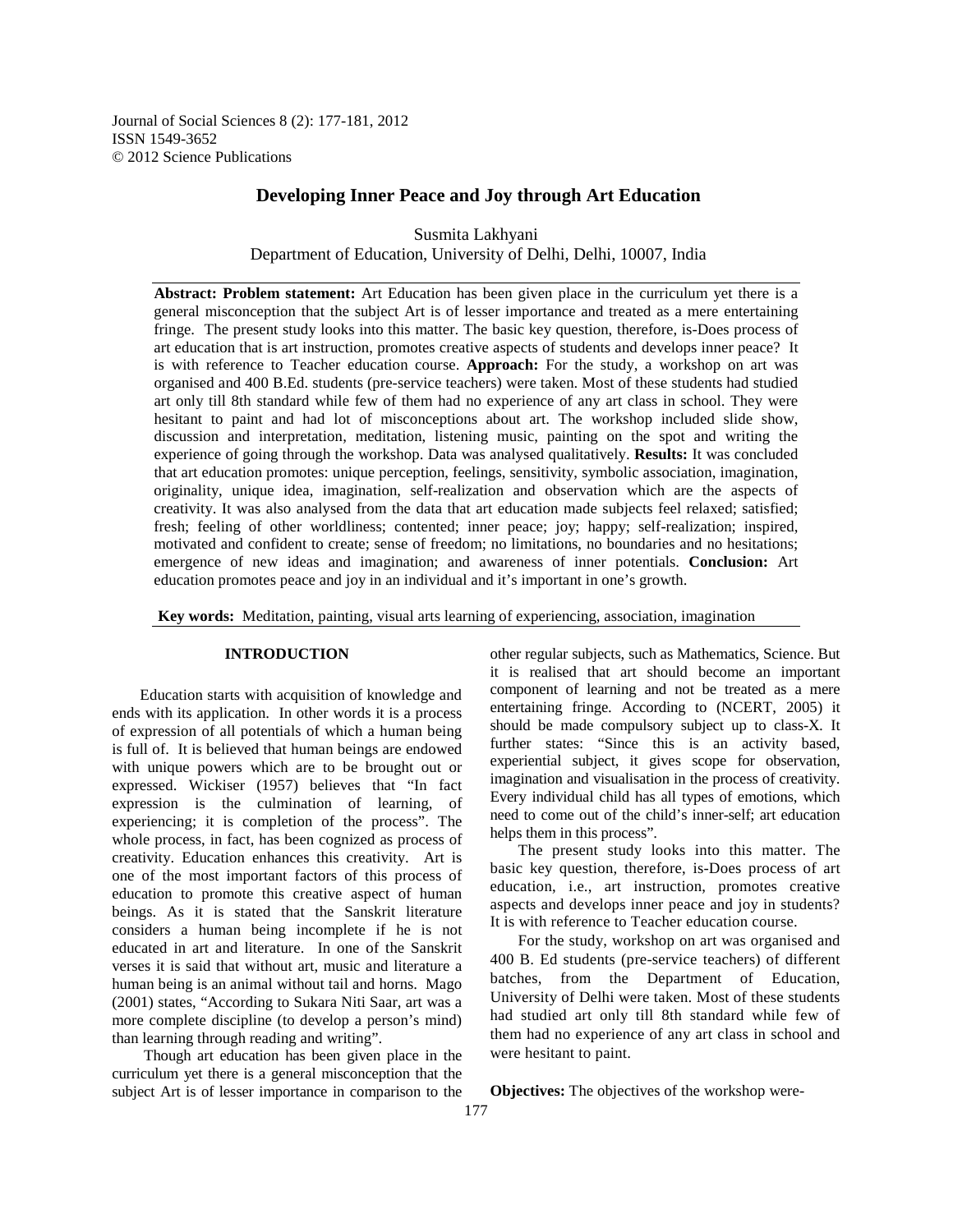- To make the subjects observe, perceive, concentrate, symbolically associate, integrate ideas and meditate
- To spur the imagination and create an environment for new ideas and feelings to emerge
- To motivate and encourage subjects to paint felt ideas or experiences freely, confidently and feel relaxed

### **MATERIALS AND METHODS**

 To achieve the above mentioned objectives, workshop was divided into following four phases, keeping in mind their existing level of understanding:

Phase I: Discussion on Art

- Phase II: Slide Show
- Phase III: Painting and Feedback

Phase IV: Analysis of Paintings

**Phase I: Discussion on art:** An introduction about Art was given, which mainly focused on the meaning of Art. It also focused on the key questions of why it is important to view works of art and what relevance it has in our life. Clarifications to general misconceptions were given such as:

- Art is all about just making the things in a realistic way
- I cannot draw a single straight line so I am not creative
- Not everybody has the creative power

 After some discussion and clarification of misconceptions the subjects were shown the works of different artists (including child art) in the form of slides. During the slide show, the subjects were asked to share their interpretations or ideas or what they felt about a particular work of art on screen. Simultaneously (in few slides) the artist's idea behind the creation was discussed. The subjects interpreted the slides in their own way and shared it confidently. For example Fig. 1 titled 'communion of spirits' by the artist (based on the idea: an angel is urging the spirits saying "In the silence of night I offer you my wings to come across the sea". An angel wants the sleeping souls to get awakened to the ultimate truth.) Was interpreted by the subjects in different ways as:

 "The basic thing I noticed in the picture is the use of colour such that a three dimensional effect is originating through the shades of the waves. It seems as if these waves are going to come out of it. The moon shown in the picture is shining brightly. The painting gives me the feeling as all of us will have to go to heaven in the end and we will have to go and give the reply to each question asked by the God and explain our deeds in the words".



Fig. 1: (Communion of spirits) by Susmita lakhyani oil on canvas





"This painting appealed to me as this is showing a calm death. This really shows me or evokes in me the kind of imagination as if I am dead and lying calmly. It shows that an angel has come to take my soul and that soul has

 merged into the angel. This painting is showing me what I want to be after my death. The presence of a crescent moon is also showering a cool effect".

 "In the background are misty hills, perhaps the sand dunes of a desert on a night illuminated by the shining rays of a moon. In the foreground is a man, asleep. Out of him emerges the dream of an angel. The scene is very soothing".

 "To me this painting signifies a dream. The white lying down figure is sleeping whose consciousness escapes into that realm of fantasy where even though things look familiar, they are not. The green hills have an unreal quality to them, as does the carved crescent moon. The colours flow into each other in the creation of the background, the moon and the earth. In many ways this painting reflects freedom. The freedom one acquires in the most intense dreams. The freedom to explore, be and fly".

 "I found nice colour combinations. And the meaning it convey really appeals to me, that whatever height you may achieve in your life and career, that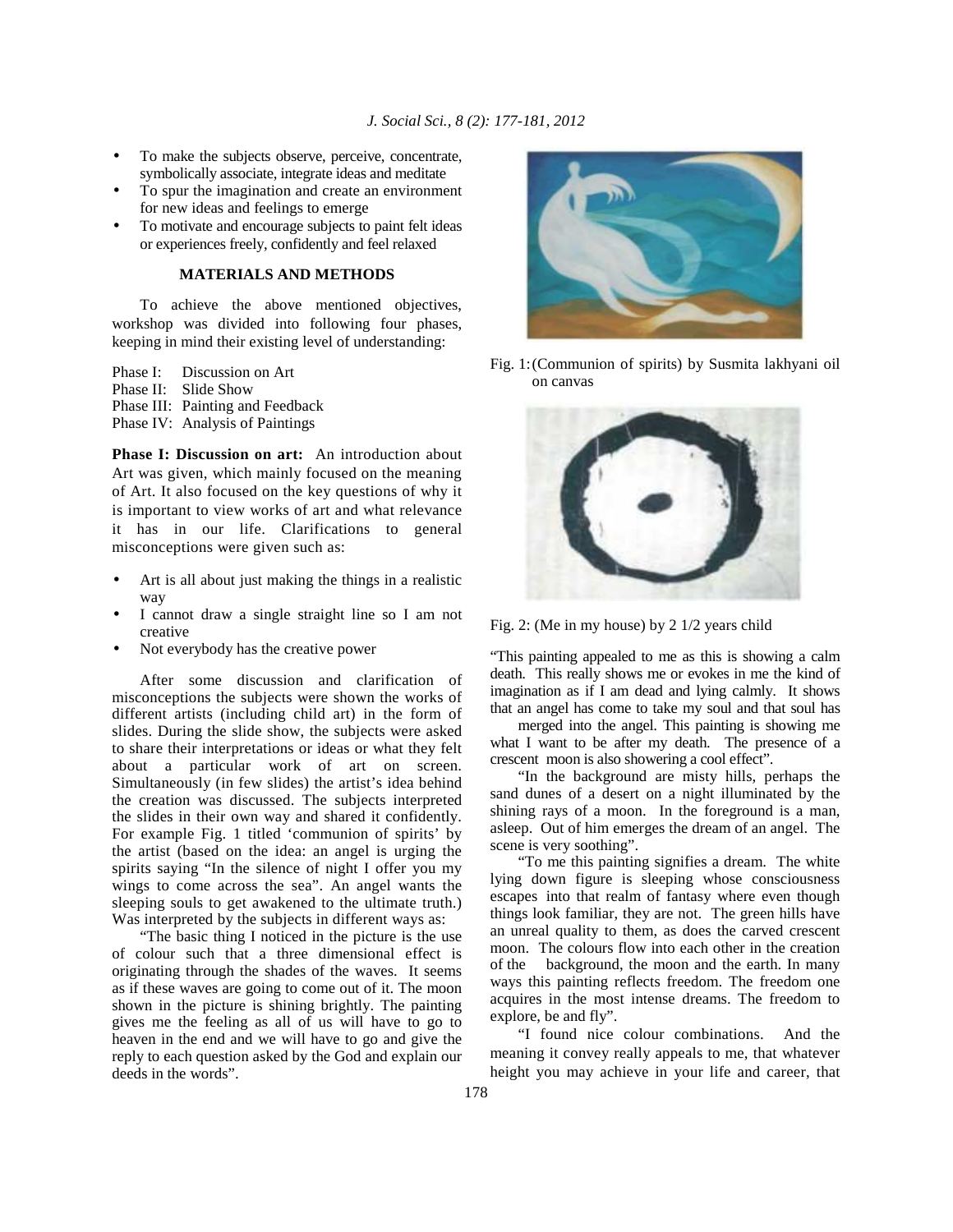too high you might have been flying, but still your shadow will lie on the ground. No one should forget one's groundings".

 The child who painted Fig. 2 expressed it as 'me in my house' stated Jeswani (1966). It was interpreted in the workshop as a 'hole', 'cycle tyre', 'face', 'a patch on moon', 'cross section of tree trunk', 'target point' and so on.

Phase III: Painting and feedback: After the viewing of slides the instrumental music composed by *Beethoven* was played. Subjects were asked to listen to it for few minutes with closed eyes and let the feelings flow. Then, they were asked, to open their eyes, when they felt like and start painting anything (such as any situation, incident, place and so on.) which is close to their heart on sheets in the medium of their choice. Music was softly being played in the background during the time subjects were painting. After completing the painting subjects were asked to write the idea or thought behind their painting, as well as their (feedback) experience about the whole workshop.

**Phase IV: Analysis of paintings and feedback:**  Subjects' paintings and their responses were analysed qualitatively on following aspects:

- Symbolic association
- **Expression**
- **Perception**
- Balance of colour
- Balance of Space
- **Observation**
- **Imagination**
- Composition
- Originality
- Integration of idea

It was observed that the subjects verbally expressed their 'felt ideas' and 'honest interpretations', while the slides were being discussed and in their paintings unique expressions and felt ideas were reflected*.* It was observed that discussion on the meaning of art and misconceptions brought confidence in them to share their interpretations on the works of art viewed.

 In the beginning of the workshop, during the discussion, the subjects shared that they were not able to think beyond the conventional forms of mountains; huts; sceneries with a boat and sun; and conventional geometrical or floral designs. But, it was analyzed from their works (which they did after discussions, viewing of slides and silently listening to music) that they were able to think beyond the conventional ideas and they expressed what they really felt and experienced. This is reflected in the following examples of the paintings (Fig. 4, 6, 8 and 9) done by the subjects. The subjects, also, shared the idea behind their work of art.



Fig. 3: The subject creating Fig. 4



Fig. 4: Mother and child



Fig. 5: The subject creating Fig. 6

**Example-1:** The subject (Fig. 3) who created Fig. 4 writes: "I've shown a kind of freedom which I felt during painting. I've shown myself with my child. My child is always present at the back of my mind, trying to nurture him with warmth and care just like the shade from a tree".

**Example-2:** The subject (Fig. 5) wrote about her painting (Fig. 6): "It represents a women's struggle, for freedom, for voice --- since the time she was in her mother's womb (how? --- even I don't know myself).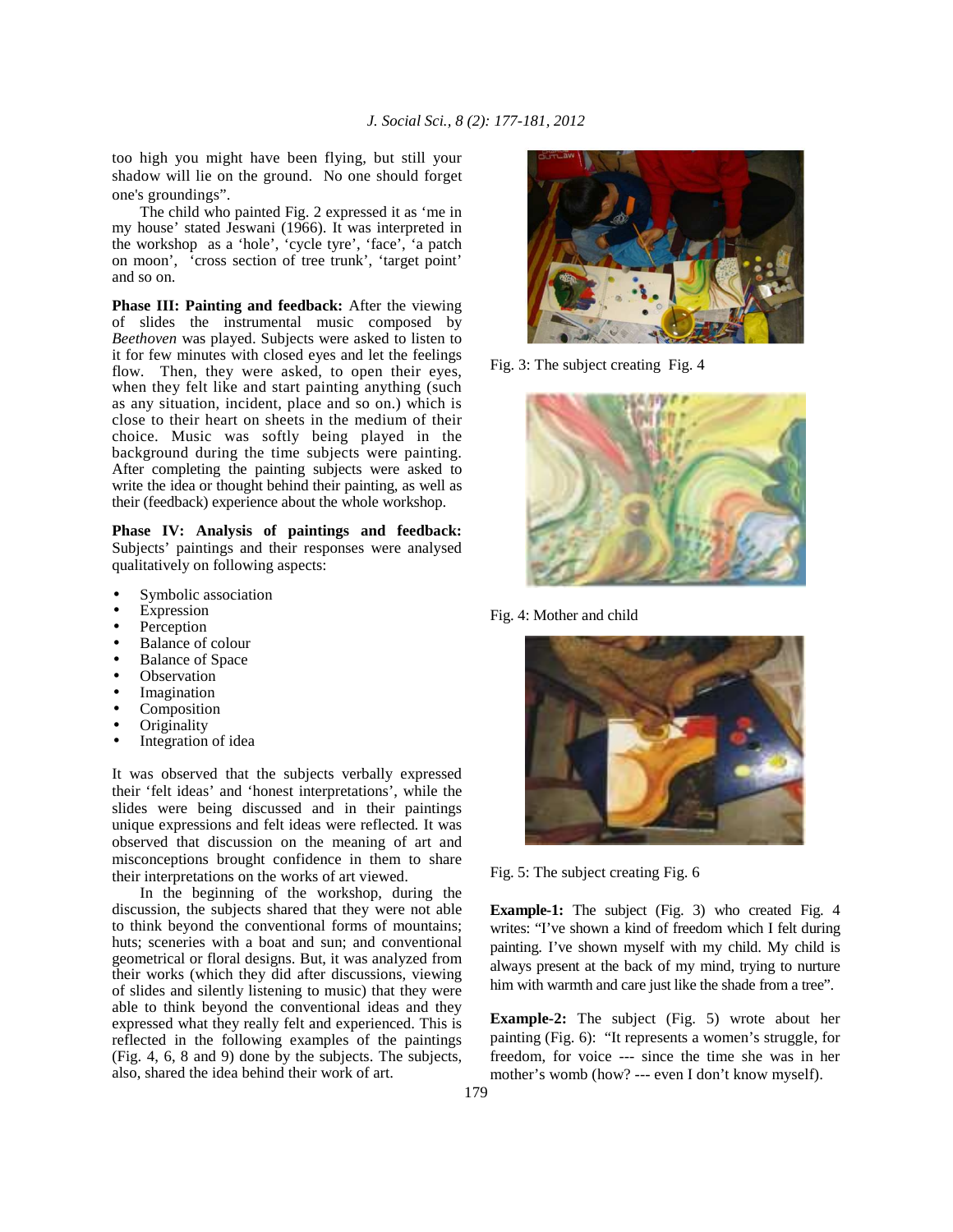

Fig. 6: Women's struggle



Fig. 7: The subject creating Fig. 8



Fig. 8: Senescence

It represents a girl's pain, tears suppressed for so long, are now blood. The hammer is a representation of all the forces surrounding her, reducing her space……. which is so small, that it now confides only to her heart, she's succumbing to it…… and "It's killing".



Fig. 9: Meditation

**Example 3:** The subject (Fig. 7) titled the painting Fig. 8 as 'Senescence' and writes: "Senescence is the period of deterioration, a phase before death. We often connect it with something negative, but I find a hidden beauty in the process. This is what I have tried to depict in this painting. It's an autumn tree, leafless, in its last stage, but I have colorful hues and shades because for me there is beauty even in this particular phase of life".

**Example-4:** The subject writes about his/her painting (Fig. 9) as: "Knowledge increases more in listening than talking. A person should meditate with a peaceful mind and listen to truthful words to increase his knowledge. Knowledge is like a tree which grows when one listens more".

 After the subjects completed their paintings they were asked to write about their 'experience of the workshop' or what did they feel about the workshop*.*  Some of the extracts are as under:

 "It gave me a chance to meet myself and somehow I came to know that what I want, some day, may be that because inner peace has no face, type, choice. It can meet you anywhere, nowhere or everywhere. Another thing I came to know that inner desires can be fulfilled through a different medium called a 'blank canvas' on which you can express yourself without any limitation or hesitation, without any boundaries or restrictions".

 "I have had, for the first time, this kind of experience in my whole life. Earlier, I felt no connectivity with art and it was alien to me but, now, I've realized that really 'art is a part of life' and there is a need to recognize it. It doesn't mean photocopying something as it is, but it means to interpret one's feeling with colours in very simple and lucid way. I experienced inner peace during the workshop".

 "After seeing those slides of paintings and participating in the discussion I've started appreciating art……..It has been a source of pleasure and content. After drawing my thoughts and feelings on the study, I am really feeling relieved and relaxed".